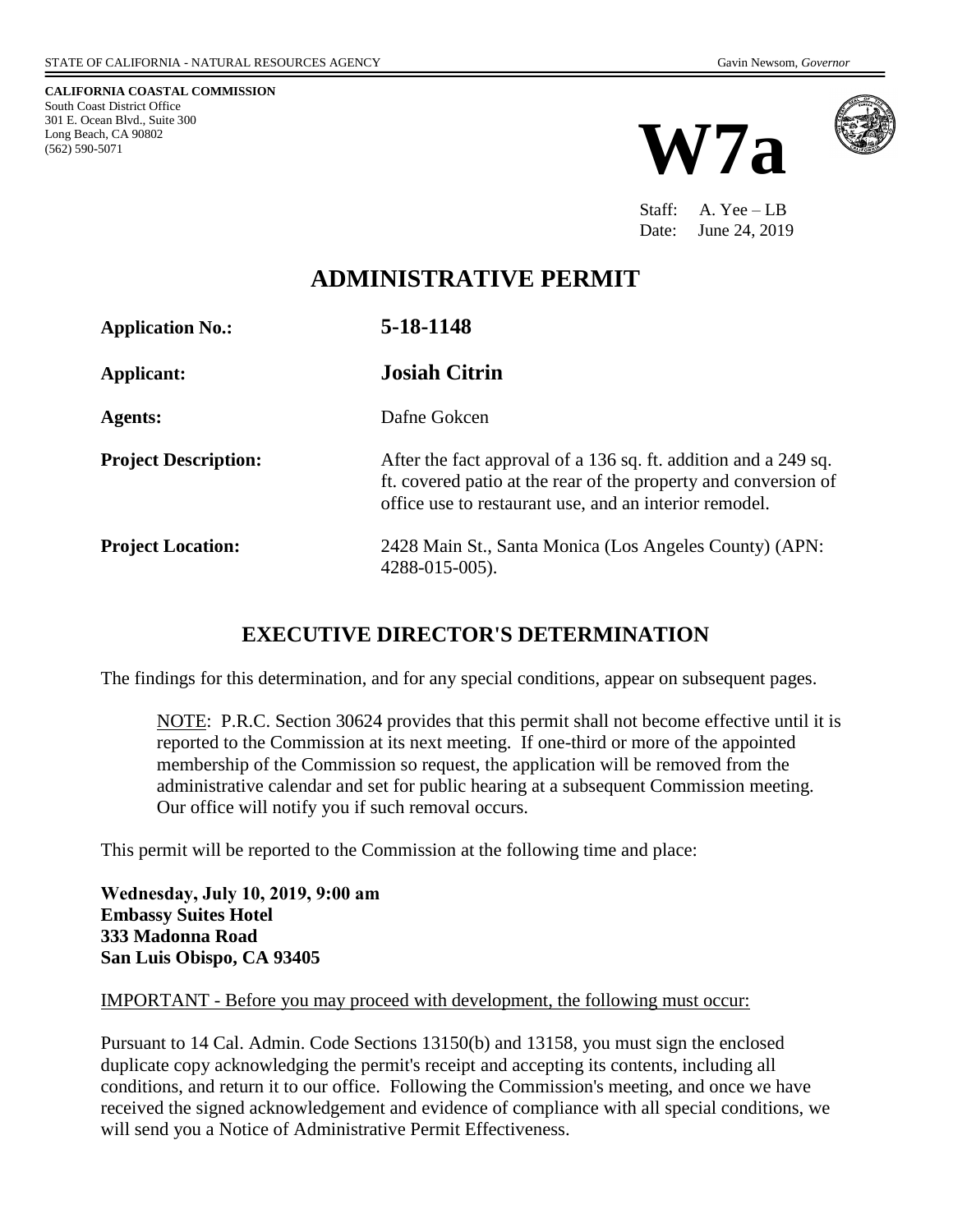#### **BEFORE YOU CAN OBTAIN ANY LOCAL PERMITS AND PROCEED WITH DEVELOPMENT, YOU MUST HAVE RECEIVED BOTH YOUR ADMINISTRATIVE PERMIT AND THE NOTICE OF PERMIT EFFECTIVENESS FROM THIS OFFICE.**

JOHN AINSWORTH Executive Director

By: Alexander Yee Title: Coastal Program Analyst

#### **STANDARD CONDITIONS**

This permit is granted subject to the following standard conditions:

- 1. **Notice of Receipt and Acknowledgment.** The permit is not valid and development shall not commence until a copy of the permit, signed by the permittee or authorized agent, acknowledging receipt of the permit and acceptance of the terms and conditions, is returned to the Commission office.
- 2. **Expiration.** If development has not commenced, the permit will expire two years from the date the Commission voted on the application. Development shall be pursued in a diligent manner and completed in a reasonable period of time. Application for extension of the permit must be made prior to the expiration date.
- 3. **Interpretation.** Any questions of intent or interpretation of any term or condition will be resolved by the Executive Director or the Commission.
- 4. **Assignment.** The permit may be assigned to any qualified person, provided assignee files with the Commission an affidavit accepting all terms and conditions of the permit.
- 5. **Terms and Conditions Run with the Land.** These terms and conditions shall be perpetual, and it is the intention of the Commission and the permittee to bind all future owners and possessors of the subject property to the terms and conditions.

#### **SPECIAL CONDITIONS: SEE PAGE SIX.**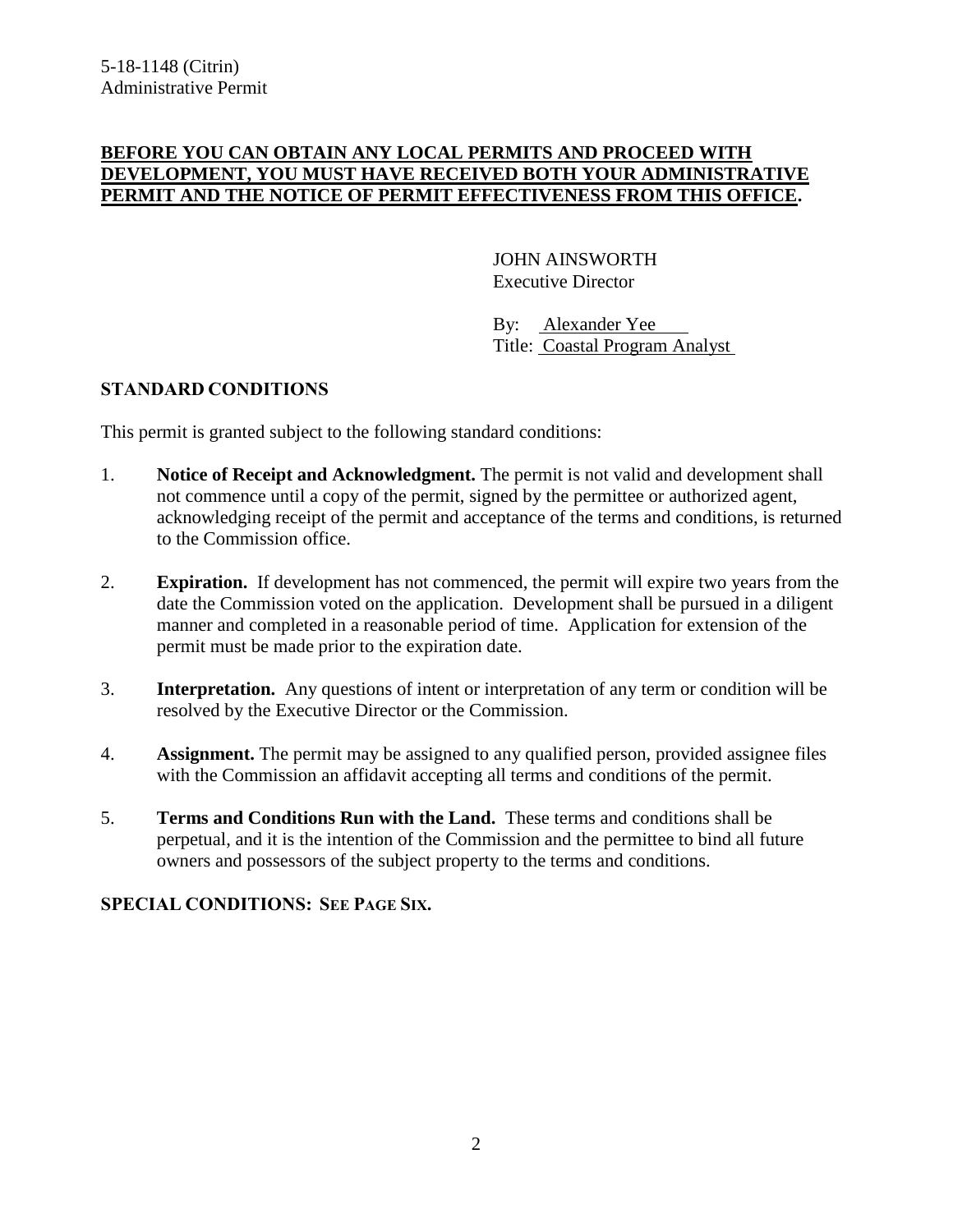#### **EXECUTIVE DIRECTOR'S DETERMINATION (continued):**

The Executive Director hereby determines that the proposed development is a category of development, which, pursuant to PRC Section 30624, qualifies for approval by the Executive Director through the issuance of an Administrative Permit. Subject to Standard and Special Conditions as attached, said development is in conformity with the provisions of Chapter 3 of the Coastal Act of 1976 and will not have any significant impacts on the environment within the meaning of the California Environmental Quality Act. If located between the nearest public road and the sea, this development is in conformity with the public access and public recreation policies of Chapter 3.

# **FINDINGS FOR EXECUTIVE DIRECTOR'S DETERMINATION**

### **A. PROJECT DESCRIPTION**

The proposed project involves the following: After the fact approval of a 136 sq. ft. addition and a 249 sq. ft. covered patio at the rear of the property and conversion of office use to restaurant use, and an interior remodel to result in a 661 sq. ft. restaurant with 69 sq. ft. of indoor service area (**[Exhibit 2](https://documents.coastal.ca.gov/reports/2019/7/W7a/W7a-7-2019-exhibits.pdf)**). The main structure is a 520 sq. ft., one-story cinderblock building built prior to the passage of the Coastal Act. The last legally established use of the site was a restaurant, as established by CDP No. 5-10-0146, approved by the Commission on March 9, 2011 for a demolition and reconstruction that was not ultimately undertaken. However, according to building permits from the City of Santa Monica, the site was converted to the current office use without the approval of a Coastal Development Permit (CDP) between 2011 and 2014. The 136 sq. ft. addition and 249 sq. ft. covered patio at the rear of the building were also constructed without the benefit of a CDP. The unpermitted conversion and development occurred prior the current applicant's tenancy, which began in 2016. The site is owned by Jarvis Family Trust, who did not respond to Commission staff's invitation to join the subject application. This application proposes to convert the site back into a restaurant, and the applicant has paid two-times the regular filing fee to request after-the-fact approval for the rear addition and covered patio. The application also proposes interior improvements for the restaurant. To ensure that future unpermitted development does not occur onsite, the Commission imposes **Special Condition 2.**

The subject site is a 1,700 sq. ft. lot, with a vestigial driveway but no on-site parking. The original cinderblock structure was constructed prior to the passage of the Coastal Act with two onsite parking spaces at the rear of the property. The unpermitted 136 sq. ft. addition was constructed as a garage, but was later converted to shed. The two rear parking spaces were later converted into the rear patio. The covered patio would not be feasible for conversion back to parking because the driveway would require that cars reverse into traffic on Main Street, which is not allowed by the City of Santa Monica. It is also not feasible for the business to exclusively rent spaces in the Nielson Street Parking lot located immediately behind the site, because the City has stopped leasing spaces in this lot to businesses. The LUP designates the site as "Main Street Special Commercial." The project vicinity is a developed, commercial area with predominantly neighborhood-serving and visitor-serving commercial uses (**[Exhibit 1](https://documents.coastal.ca.gov/reports/2019/7/W7a/W7a-7-2019-exhibits.pdf)**). The proposed restaurant is consistent with the community character of the area, which contains many restaurants, retail stores, bars, and neighborhood businesses. The proposed height would remain 12 ft.-1in., which is consistent with the LUP's height limit of 47 ft. The proposed project will incorporate new outdoor customer seating, on-site bike racks available to employees and patrons, and pedestrian improvements to the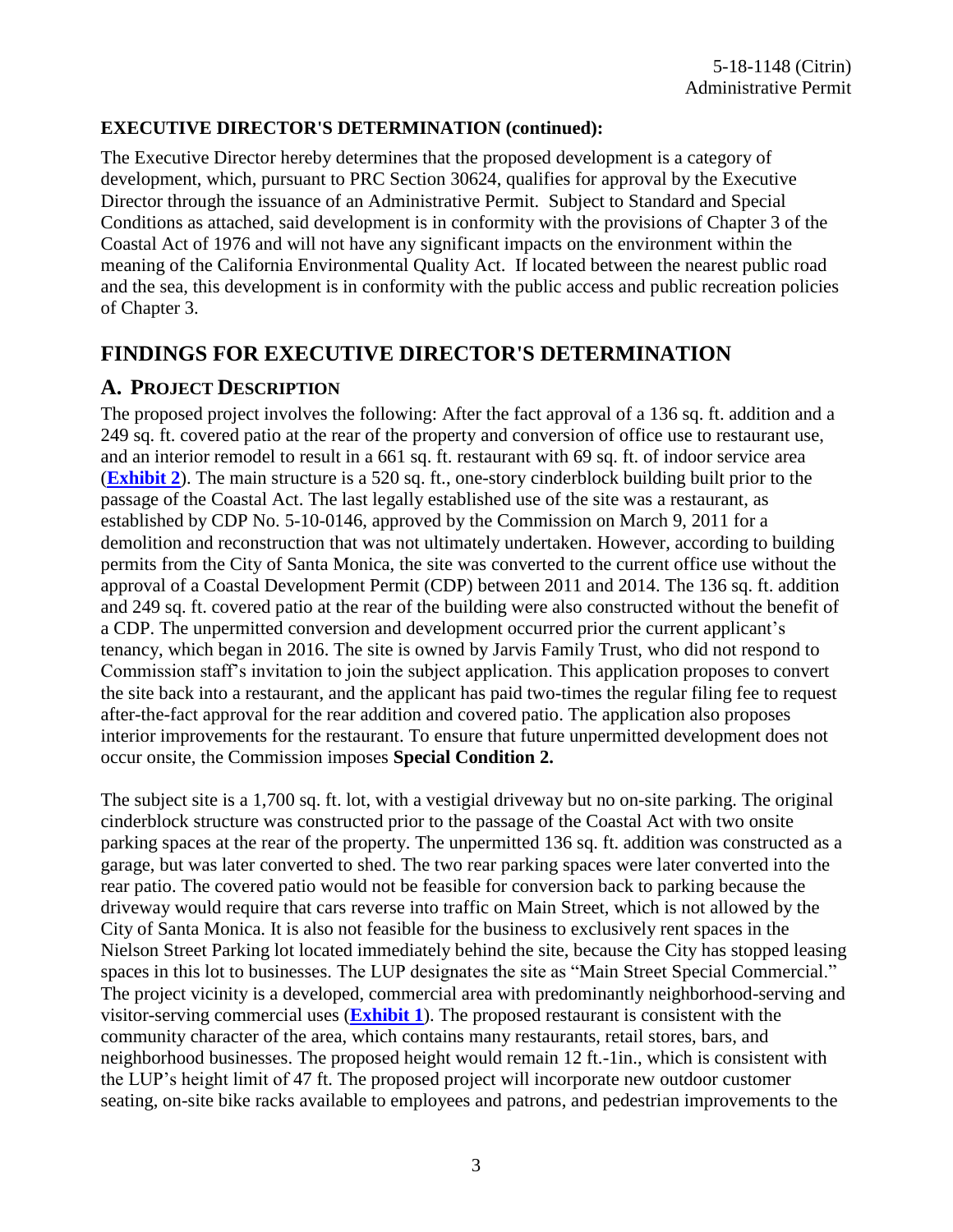#### 5-18-1148 (Citrin) Administrative Permit

driveway to promote a pedestrian street character and encourage pedestrian involvement with the structure.

The applicant has proposed a Transportation and Parking Management (TPM) plan (**[Exhibit 3](https://documents.coastal.ca.gov/reports/2019/7/W7a/W7a-7-2019-exhibits.pdf)**) to ensure that the increase in intensity of use resulting from the project does not impact coastal access. The TPM plan includes bike racks, free employee transit passes, and a local priority hiring policy. In addition, the applicant would apply for a permit from the City to allow a new public parking space on the public street in front of the existing driveway apron to be available during business hours, while maintaining the ability of delivery trucks to use the driveway outside of business hours, keeping them out of public street parking. In order to ensure that provisions of the TDM plan are adhered to, the Commission imposes **Special Condition 1**.

### **B. DEVELOPMENT**

As proposed, the development is located within an existing developed area and is compatible with the character and scale of the surrounding area. Therefore, the Commission finds that the development conforms with Sections 30250, 30251, and 30252 of the Coastal Act.

## **C. PUBLIC ACCESS**

Section 30252 of the Coastal Act requires that new development provide adequate parking facilities or provide substitute means of serving the development with public transportation. Although the proposed project does not include on-site parking, it provides substitute means of serving the development in the form of its Transportation and Parking Management (TPM) plan. The TPM plan commits the applicant to apply for a Driveway Parking Permit from the City of Santa Monica to make the front of its driveway apron available for parking during business hours, while maintaining the ability of delivery trucks to use the driveway outside of business hours, keeping them out of public street parking. The creation of this new street parking space would ensure that patrons of the restaurant do not take up existing street parking spaces or other nearby spaces that would affect coastal access. The TPM also would implement a local priority hire policy, to help reduce vehicle miles traveled by employees, provide bike racks for a minimum of four bicycles, and provide transit passes to employees. As conditioned, the proposed development will not have any new adverse impact on public access to the coast or to nearby recreational facilities. Thus, as conditioned, the proposed development conforms with Sections 30210 through 30214, Sections 30220 through 30224, and 30252 of the Coastal Act.

### **D. UNPERMITTED DEVELOPMENT**

The subject site contains a 520 sq. ft., one-story cinderblock building built prior to the passage of the Coastal Act, according to building permit records from the City of Santa Monica. The last legally established use of the site was a restaurant, as established by CDP No. 5-10-0146 for a demolition and construction of a two-story building, which was approved by the Commission on March 9, 2011, but was not ultimately undertaken. Subsequently, building permits from the City of Santa Monica show that the site was converted to the current office use between 2011 and 2014, but the Commission has no record of approving this conversion. The 136 sq. ft. addition and 249 sq. ft. covered patio at the rear of the building were also constructed without the benefit of a CDP. The applicant proposes to resolve the unpermitted use onsite by converting the site back to a restaurant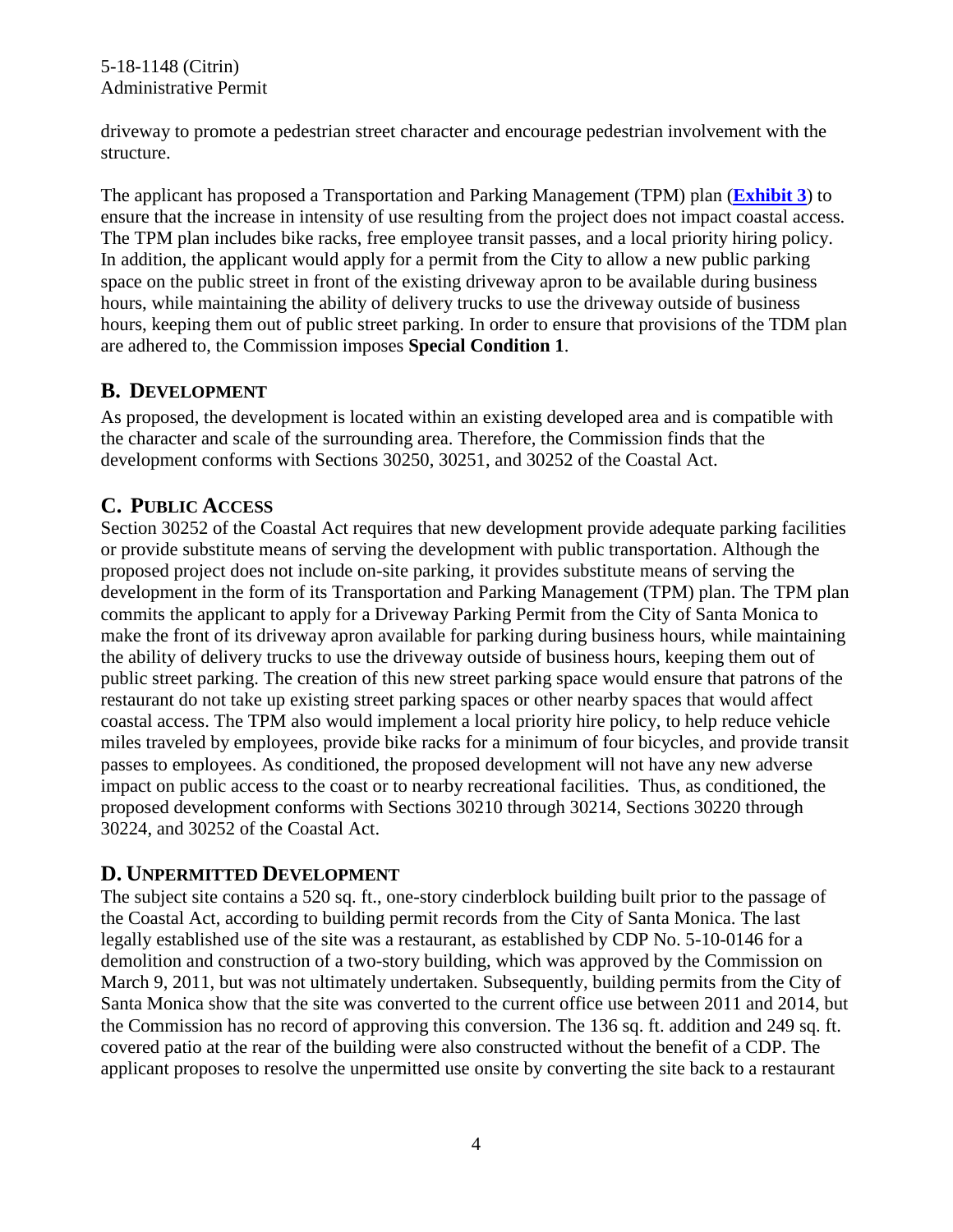use. The applicant has paid two-times the regular filing fee to request after-the-fact approval for the rear addition and covered patio.

# **E. LOCAL COASTAL PROGRAM (LCP)**

Coastal Act section 30604(a) states that, prior to certification of a local coastal program ("LCP"), a coastal development permit can only be issued upon a finding that the proposed development is in conformity with Chapter 3 of the Act and that the permitted development will not prejudice the ability of the local government to prepare an LCP that is in conformity with Chapter 3. The Land Use Plan ("LUP") for Santa Monica was effectively certified on September 15, 1992 upon the City's adoption of the Commission's suggested modifications. The proposed development is consistent with Chapter 3 of the Coastal Act and with the certified Land Use Plan for the area. Approval of the project will not prejudice the ability of the local government to prepare an LCP that is in conformity with the provisions of Chapter 3 of the Coastal Act.

# **F. CALIFORNIA ENVIRONMENTAL QUALITY ACT (CEQA)**

There are no feasible alternatives or feasible mitigation measures available that would substantially lessen any significant adverse effect that the activity may have on the environment. Therefore, the Commission finds that the proposed project, as submitted, is the least environmentally damaging feasible alternative and can be found consistent with the requirements of the Coastal Act to conform to CEQA.

## **ACKNOWLEDGMENT OF PERMIT RECEIPT/ACCEPTANCE OF CONTENTS**

I/We acknowledge that I/we have received a copy of this permit and have accepted its contents including all conditions.

\_\_\_\_\_\_\_\_\_\_\_\_\_\_\_\_\_\_\_\_\_\_\_\_\_\_\_\_ \_\_\_\_\_\_\_\_\_\_\_\_\_\_\_\_\_\_\_\_\_\_ Applicant's Signature Date of Signing